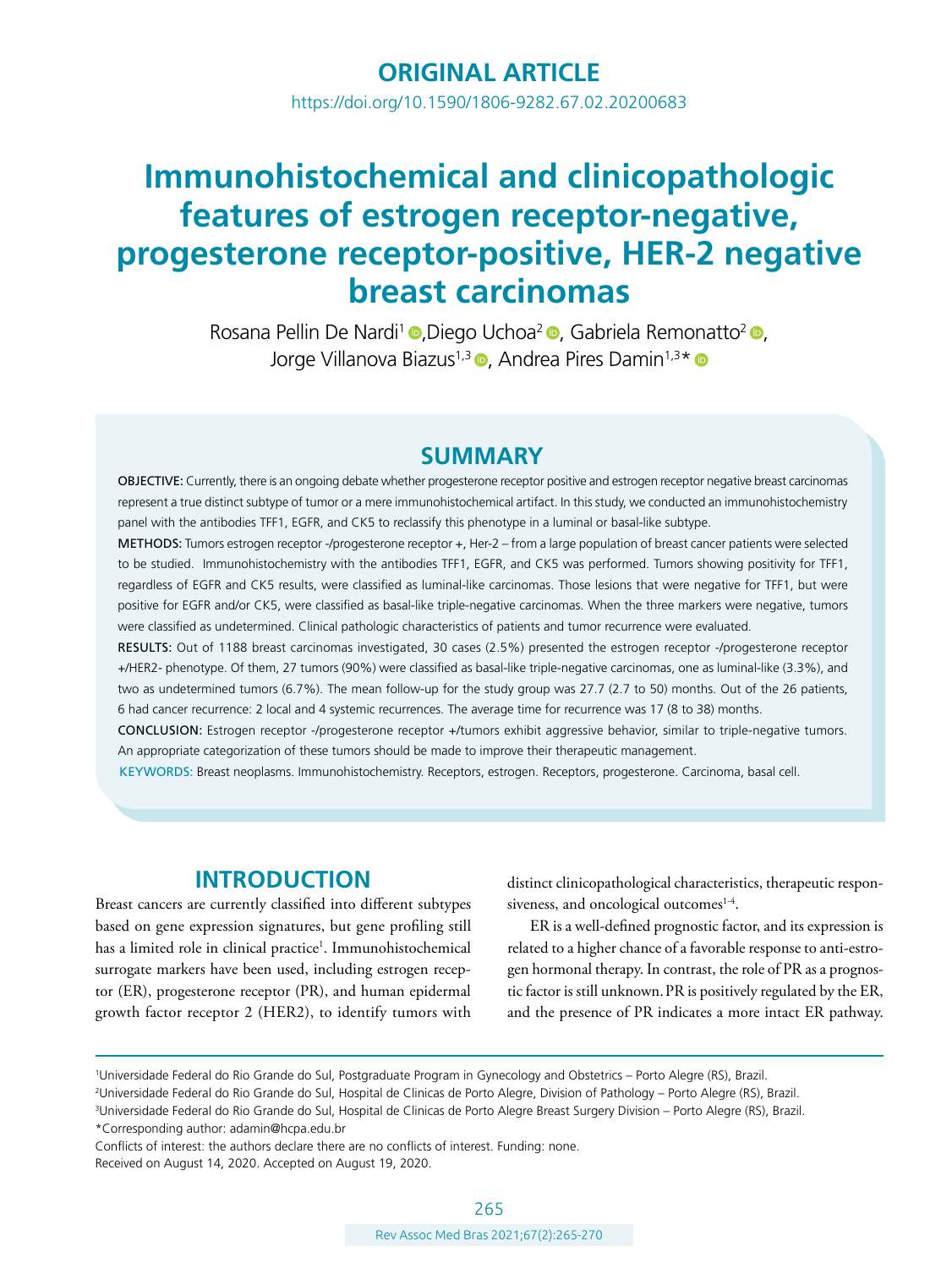Tumors with ER expression are classified as luminal-like and have a better prognosis than tumors without ER expression, such as pure HER2 positive and triple-negative tumors<sup>4,5</sup>.

The existence of the ER-/PR+ carcinomas remains under debate between authors<sup>6,7</sup>. This subtype represents 3.4 to 7% of all cases. Some suggest this phenotype does not exist and may merely represent technical artifacts, resulting from a failure of the IHC6 . In contrast, others support that ER-/PR+ tumors, although rare, represent a true distinct phenotype, with more aggressive biological behavior and worse oncological prognosis than double-hormone receptor-positive carcinomas7 . A study conducted by Itoh et al. demonstrated that 65% of ER-negative and PR-positive tumors were really basal triple-negative, and only 20% were luminal according to genetic expression<sup>8</sup>.

More recently, Yu et al.<sup>9</sup> also evaluated the molecular essence and clinical characteristics of ER–/PR+/HER2 negative breast tumors. They revealed that these tumors' clinicopathologic features and survival outcomes fell in between ER+/PR+ and ER–/PR– phenotypes, being similar to the ER–/PR– phenotype. Among the ER–/PR+ tumors, 30% were luminal-like, and 60% were basal-like carcinomas (BLC). For the first time in this subtype, the authors performed an immunohistochemical analysis combining three markers: trefoil factor 1 (TFF1), EGFR, and CK5. They demonstrated that this immunohistochemical method could be used as a surrogate of genetic testing.

 These three markers have already been used to categorize basal-like breast tumors, with an IHC sensitivity of 76% and specificity of 100%<sup>10,11</sup>. TFF1 immunohistochemical expression of 10% or more is significantly associated with a luminal-like molecular profile, whereas CK5 and/or EGFR expression was associated with the basal-like subtype $^{\circ}$ . TFF1 is an estrogen-dependent protein, and its expression in breast tumor cells is related to ER expression and response to hormone therapy<sup>12</sup>. EGFR (or HER1) is a member of the family of transmembrane receptors of the epidermal growth factor, and it is involved in several cellular functions such as proliferation, differentiation, motility, survival, and tissue development. CK5 is part of the high molecular weight cytokeratins found in basal breast cells<sup>13</sup>.

The present study is the first to reproduce the immunohistochemical panel proposed by Yu et al.<sup>9</sup> to determined IHC and clinicopathologic features of ER–/PR+/HER2– tumors in a large population of breast cancer patients.

### **METHODS**

We performed a cross-sectional study, including all cases with histopathologic diagnosis of invasive breast carcinoma managed at our institution between 2012 and 2016. Tumors with the phenotype ER-/PR+/HER2 – were selected to be submitted to additional IHC for the proteins TFF1(pS2), CK5, and EGFR.

Immunohistochemical reactions were performed on the automation platform Benchmark® ULTRA (Ventana Medical Systems, Tucson, Arizona). The samples were cut into 3μm, and each slide received a positive control. Deparaffinization was performed with the equipment using reagent EZ PREP. The antigenic recovery was made with CC1 cap (cell conditioning 1), alkaline pH, for 64 minutes, at 95°C. The blocking of peroxidase was accomplished using reagent Ultra View Universal DAB Inhibitor, from the detection system.

The sections were incubated for 4 minutes at 36°C in the ready-to-use anti-PR monoclonal antibody (clone 1E2, Ventana). In the ready-to-use anti-ER antibody (clone SP1, Roche), the incubation occurred for 16 minutes at 37°C. The cuts remained for 32 minutes at 37°C in the TFF1 antibody (clone EPR3972, Abcam) in a 1:800 dilution. As for the CK5 antibody (clone EP1601Y, Cell Marque) in a dilution of 1:50, it stayed for 32 minutes at 42°C, and in the ready-touse EGFR antibody (clone 5B7, Roche), the slides remained for 16 minutes at 37°C.

Reactions were detected with the Ultra View Universal DAB detection kit, using the diaminobenzidine (DAB) chromogen from the kit. The slides were counterstained with Mayer hematoxylin, differentiated with bluing reagent (Li2CO3+Na2CO3), and examined after dehydration and assembly.

In ER-/PR+ tumors, the nuclear staining was considered positive for ER and/or PR in at least 1% of tumor cells of any intensity<sup>14</sup>. The cut-off point for TFF1 positivity was  $10\%$ of staining observed in the neoplastic cellular cytoplasm, as described by Yu et al.<sup>9</sup>. The reaction was considered positive for CK5 and EGFR if ≥1% weak, moderate, or strong staining on the cell membrane and/or cytoplasm was observed<sup>13</sup>. The reading of the slides was made by a pathologist specialized in breast pathology. Tumors that were positive for TFF1, regardless of EGFR and CK5 results, were classified as luminal-like. Those without positive staining for TFF1, but showing positivity for EGFR and/or CK5, were considered triple negative BLC. When the three markers were negative, the results were classified as undetermined.

Clinicopathological features, such as age, race, histological type, tumor grade, lymphovascular invasion, tumor size, axillary involvement, percentage of Ki67, type of treatment, and disease-free survival were correlated with tumor subtype. The study began after the approval of the Committee of Ethics in Research from the HCPA (Approval Number: 1464984 - Date of approval: 03/26/2016).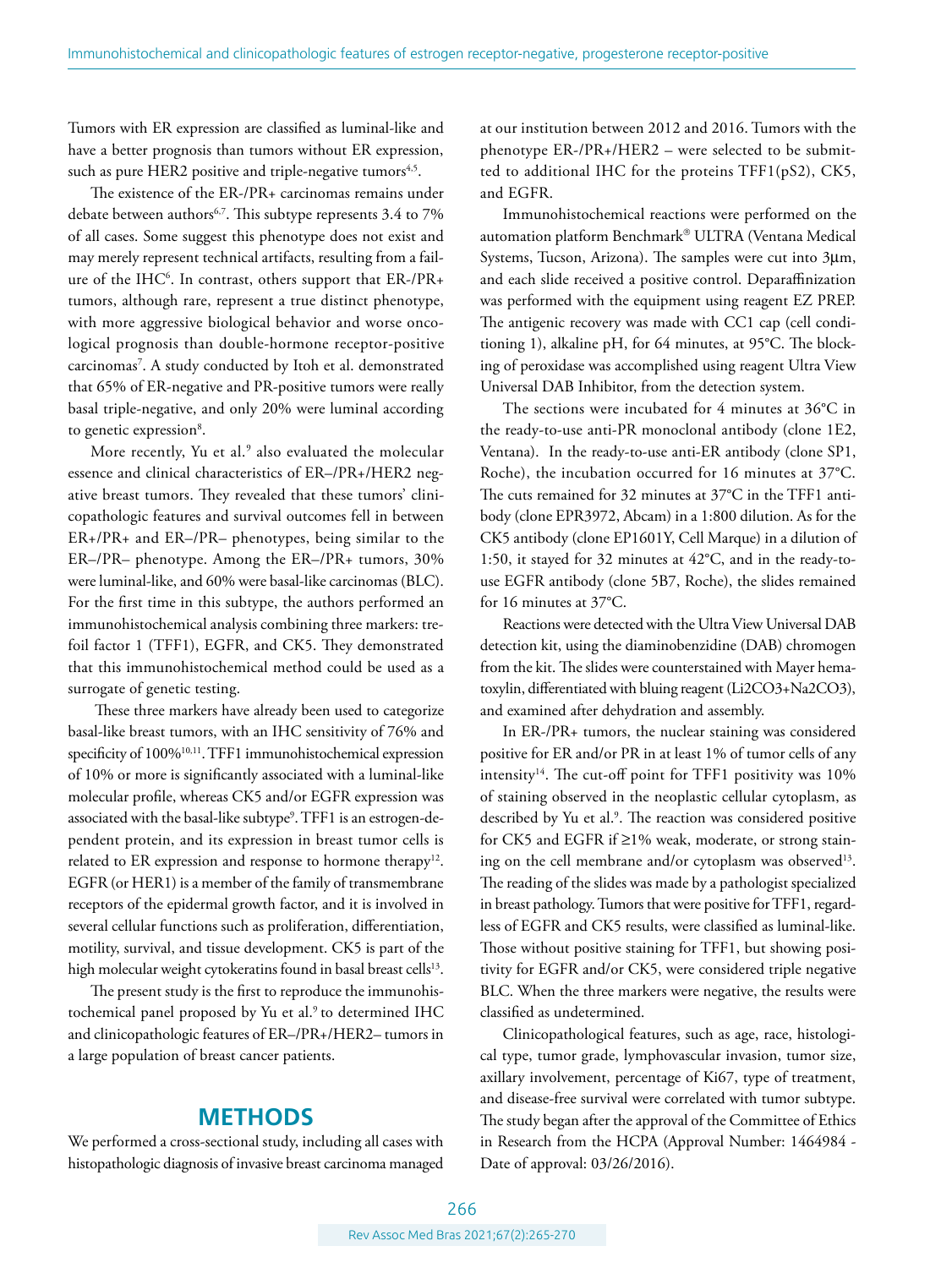The quantitative variables were described by the mean and standard deviation or median and range between percentiles, and categorical variables by absolute and relative frequencies. The relation between categorical variables was assessed with Fisher's exact test. Medians were compared using the Mann-Whitney test. To assess the association between numeric and ordinal variables, Spearman's correlation test was applied. Recurrence-free survival curves were estimated with the Kaplan-Meier method. Poisson regression analysis was applied to control confounding factors. Relative Risk (RR) and a confidence interval of 95% were used as the effect measure. The significance level adopted was 5% ( $p \le 0.05$ ), and the analyses were run in the SPSS program version 21.0.

#### **RESULTS**

Out of a total of 1188 breast carcinoma, 38 (3.19%) presented the ER-/PR+/HER2 – phenotype. Eight cases were excluded due to the unavailability of paraffin blocks for IHC. The 30 (2.5%) remaining available cases were submitted to additional IHC for the proteins TFF1 (pS2), CK5, and EGRF.

After analyses, 27 cases (90%) of the ER–/PgR+/HER2– tumors were classified as BLC, one as luminal-like (3.3%), and two as undetermined carcinomas (6.7%). Among the BLC cases, EGFR was positive in 24 (88.9%), and CK was positive in three (11.1%) cases. There was only a case considered positive for TFF1 with also presented positivity for EGFR (85% weak) and negativity for CK5. Two cases were negative for all three markers.

The patients' clinicopathological characteristics and the treatment regimen patients underwent are shown in Table 1 and 2, respectively.

The mean follow-up of the study group was 27.7 (2.7 to 50) months. Two patients lost follow-up right after diagnosis, and two lost follow-up at 2.7 and 7 months, respectively, with no tumor recurrence observed. Out of the 26 patients remaining, six had cancer recurrence: two local and four systemic recurrences. The average time for recurrence was 17 (8 to 38) months. The probability of disease-free survival at 3.1 years was 64%. Three (7.4%) patients died during the follow-up, two deaths were related to breast cancer recurrence.

The recurrences were correlated with different breast cancer subtypes. Two cases classified as inconclusive, presented systemic recurrences (RR 6,9; CI95% 2.4–14; p=0.046). Positivity for EGFR and CK5 was not related to prognosis (p=0.87 and p=0.64, respectively). Patients with tumors showing a higher number of cells with positive staining for EGFR and CK5 presented more recurrence than tumors without EGFR or CHK5 staining, but these data were not statistically significant (p=0.1) and p=0.058 respectively).

**Table 1.** Clinicopathological characteristics of the patients.

| <b>Characteristics</b>        | $n=30$         |
|-------------------------------|----------------|
| Age (years) – mean $\pm$ SD   | 56.7±12.5      |
| Tumor Size (cm) - median      | $2,4(1.8-3.8)$ |
| Lymph nodes                   |                |
| NO (%)                        | 16(57.1)       |
| $N1(\%)$                      | 8(25)          |
| $N2(\%)$                      | 4(10.7)        |
| $N3(\%)$                      | 2(7.1)         |
| Histological subtype          |                |
| Invasive ductal carcinoma (%) | 27(83.3)       |
| Inflamatory (%)               | 2(6.7)         |
| Medullar (%)                  | 2(6.7)         |
| Metaplastic (%)               | 1(3.3)         |
| Lymphovascular invasion       |                |
| Yes $(\% )$                   | 12 (40)        |
| No(%)                         | 18 (60)        |
| Histological grade            |                |
| 2(%)                          | 11 (36.7)      |
| 3(%)                          | 19 (63.3)      |
| Ki-67 (%)                     |                |
| < 14                          | 1(3.3)         |
| $\geq$ 14                     | 29 (96.7)      |

SD: standard deviation.

Recurrence were no statistically associate with age (p=0.18), tumor size (p=0.35), lymph node involvement (p=0.61), tumor grade ( $p=1.00$ ) and lymphovascular invasion (ILV) ( $p=0.16$ ). Like radiotherapy, hormone therapy, and chemotherapy, none therapy modality was associated with recurrence (p>0.4).

A higher rate of complete pathologic response was observed in the basal-like subtype (44.4%).

### **DISCUSSION**

We analyzed a large series of invasive breast carcinoma and identified 3.2% of the tumor phenotype ER-/PR+/HER2-. Although this subtype is rare, our results are consistent with other literature data, which described frequencies ranging from 1 to 5%<sup>6-18</sup>.

Our study is the first to reproduce the immunohistochemical panel using TFF1, EGFR, and CK5 antibodies proposed by Yu et al.<sup>9</sup> In line with those authors, we identified the basal-like phenotype in most ER-/PR+/HER2- tumors. However, our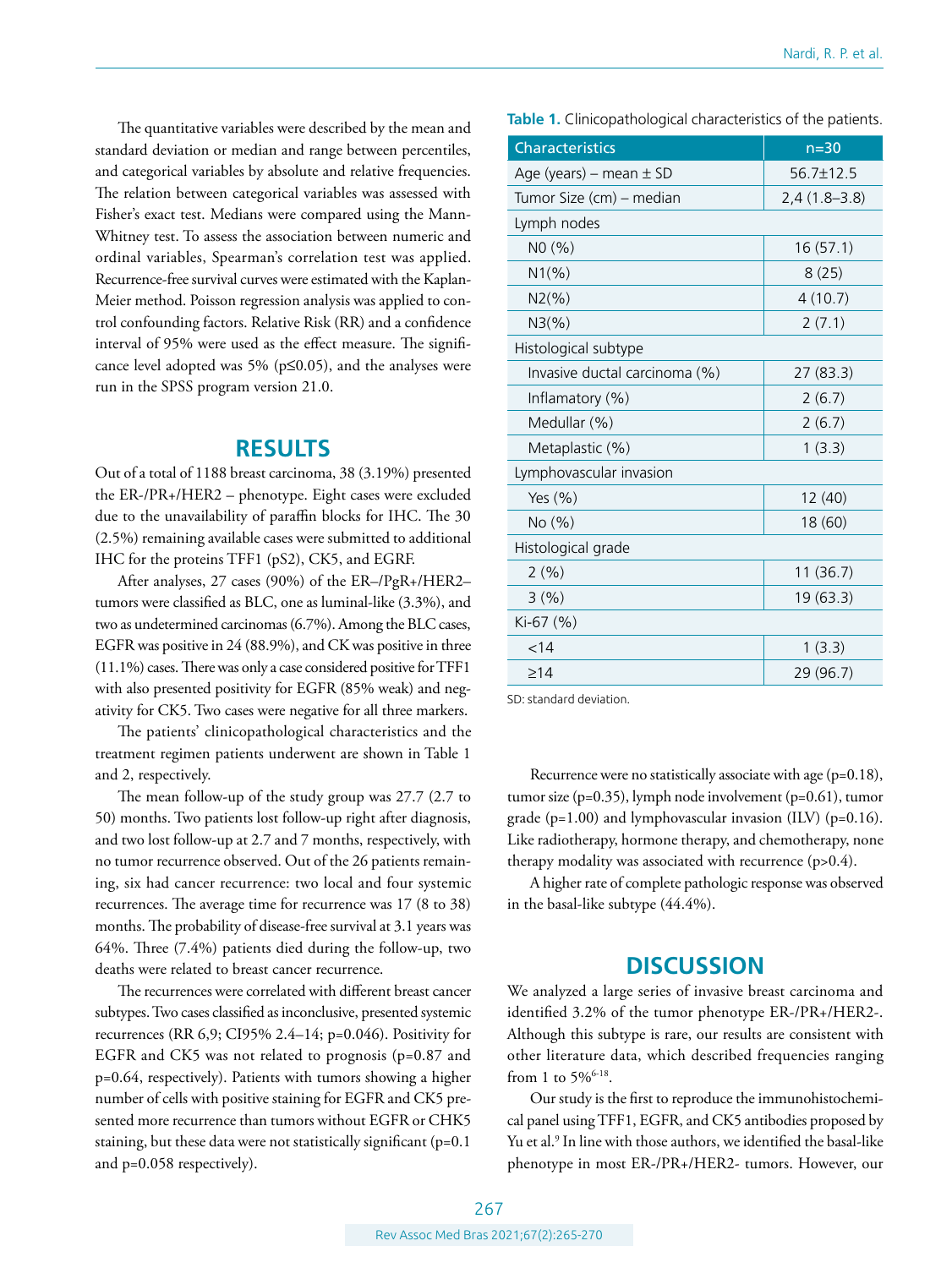| Type of surgery $(n=29) - n\frac{9}{6})$<br>$n^{\circ}$<br>3(10.3)<br>$BCS + SLN$<br>9(31.0)<br>$BCS + ALND$<br>6(20.7)<br>Mastectomy + SLN<br>5(17.3)<br>6(20.7)<br>Mastectomy + ALND<br>Radiotherapy ( $n=28$ ) – $n(\%)$<br>Yes<br>23 (82.1)<br><b>No</b><br>5(17.9)<br>Chemotherapy $(n=28) - n\frac{6}{6}$<br>Yes<br>20(71.4)<br>Adjuvant<br>8(40)<br>Neoadjuvant<br>11(55)<br>Palliative<br>1(5)<br><b>No</b><br>8(28.6)<br>$pCR(n=11) - n(%)$<br>Yes<br>4(36.4)<br><b>No</b><br>7(63.4)<br>Hormonal Therapy $(n=28) - n$ (%)<br>Yes<br>17(60.7)<br>Tamoxifen<br>9(52, 9)<br>8(47.1)<br>Anastrozole<br>11 (39.3)<br><b>No</b> | <b>Treatment</b> | n=30 (%) |
|-------------------------------------------------------------------------------------------------------------------------------------------------------------------------------------------------------------------------------------------------------------------------------------------------------------------------------------------------------------------------------------------------------------------------------------------------------------------------------------------------------------------------------------------------------------------------------------------------------------------------------------|------------------|----------|
|                                                                                                                                                                                                                                                                                                                                                                                                                                                                                                                                                                                                                                     |                  |          |
|                                                                                                                                                                                                                                                                                                                                                                                                                                                                                                                                                                                                                                     |                  |          |
|                                                                                                                                                                                                                                                                                                                                                                                                                                                                                                                                                                                                                                     |                  |          |
|                                                                                                                                                                                                                                                                                                                                                                                                                                                                                                                                                                                                                                     |                  |          |
|                                                                                                                                                                                                                                                                                                                                                                                                                                                                                                                                                                                                                                     |                  |          |
|                                                                                                                                                                                                                                                                                                                                                                                                                                                                                                                                                                                                                                     |                  |          |
|                                                                                                                                                                                                                                                                                                                                                                                                                                                                                                                                                                                                                                     |                  |          |
|                                                                                                                                                                                                                                                                                                                                                                                                                                                                                                                                                                                                                                     |                  |          |
|                                                                                                                                                                                                                                                                                                                                                                                                                                                                                                                                                                                                                                     |                  |          |
|                                                                                                                                                                                                                                                                                                                                                                                                                                                                                                                                                                                                                                     |                  |          |
|                                                                                                                                                                                                                                                                                                                                                                                                                                                                                                                                                                                                                                     |                  |          |
|                                                                                                                                                                                                                                                                                                                                                                                                                                                                                                                                                                                                                                     |                  |          |
|                                                                                                                                                                                                                                                                                                                                                                                                                                                                                                                                                                                                                                     |                  |          |
|                                                                                                                                                                                                                                                                                                                                                                                                                                                                                                                                                                                                                                     |                  |          |
|                                                                                                                                                                                                                                                                                                                                                                                                                                                                                                                                                                                                                                     |                  |          |
|                                                                                                                                                                                                                                                                                                                                                                                                                                                                                                                                                                                                                                     |                  |          |
|                                                                                                                                                                                                                                                                                                                                                                                                                                                                                                                                                                                                                                     |                  |          |
|                                                                                                                                                                                                                                                                                                                                                                                                                                                                                                                                                                                                                                     |                  |          |
|                                                                                                                                                                                                                                                                                                                                                                                                                                                                                                                                                                                                                                     |                  |          |
|                                                                                                                                                                                                                                                                                                                                                                                                                                                                                                                                                                                                                                     |                  |          |
|                                                                                                                                                                                                                                                                                                                                                                                                                                                                                                                                                                                                                                     |                  |          |
|                                                                                                                                                                                                                                                                                                                                                                                                                                                                                                                                                                                                                                     |                  |          |
|                                                                                                                                                                                                                                                                                                                                                                                                                                                                                                                                                                                                                                     |                  |          |

**Table 2.** Types of treatment.

SD: standard deviation; P: percentile; IDC: invasive ductal carcinoma; BCS: breast-conserving surgery; SLN: sentinel lymph node; ALND: axillary lymph node D: dissection; pCR: pathological complete response.

prevalence of BLC (90%) was even higher than previously reported (60%). This difference probably reflects biological variations in breast cancer between distinct populations<sup>19</sup>.

It has been demonstrated that EGFR and CK5 had good accuracy in classifying triple-negative tumors as basal-like tumors<sup>11</sup>. The third antibody of the IHC panel was TFF1. It is an estrogen-sensitivity marker and, whenever positive, indicates that hormone therapy can be prescribed as effective adjuvant therapy<sup>12</sup>. Although only one tumor was positive for TFF1 in our series, 60% of our patients received either tamoxifen or anastrozole as part of their treatment. Therefore, the utility of these compounds in this specific clinical situation might be called into question and deserves further investigation. Almost 89.0% of the tumors were positive for EGFR, and more than half (55.6%) were positive for CK5. Previous studies show

that both EGFR and CK5 are factors for poor prognosis $20,21$ . In our study, patients with early disease recurrence had tumors with high expression of EGFR and CK5; however, the association was not statistically significant  $(p=0.4)$ .

Basal-like carcinomas are known to be a very aggressive subgroup of tumors. They tend to develop distant metastases, particularly within the first five years after disease diagnosis, associated with poor oncological prognosis and high mortality10. Despite the limited length of follow-up in our study, cancer recurrence was detected in up to 23% of our patients, confirming the aggressive biological behavior of the ER-/PR+/ HER2- tumors.

Our data seems to be following the study conducted by Fan et al.16 They reviewed 3,966 breast cancers operated in China, between January 2005 to May 2008, finding 240 (6%) cases of ER-/PgR+/HER2- and 348 (8.8%) cases of triple-negative tumors. Although ER-/PgR+/HER2-carcinomas had a smaller tumor size (p=0.036) than triple-negative carcinomas, no significant differences were found between the two tumor groups in terms of relapse-free survival and overall survival. The authors concluded that ER-/PgR+/HER2- tumors should be regarded as a biologically and clinically distinct group of breast cancers, presenting an aggressive biological behavior.

Out of the 27 basal-like cases, 24 were invasive ductal carcinomas, two were medullar carcinomas, and one was metaplastic. The most common histological type in BLC is invasive ductal carcinoma, medullary, and metaplastic carcinomas<sup>22,23</sup>. All cases presented very high Ki67 values, with only one case presenting a <14% value. Sixty percent of cases presented grade 3, and the remainder were classified as grade 2 (40%), which reflected the association of BLC with high grade and high mitotic index tumors<sup>10</sup>. Lymph node involvement was identified in 38.5% of the cases, and tumor size had a median of 2.3 cm (0.6 to 5.8 cm), similar to a study conducted in 2017 by Li et al.<sup>24</sup>, that demonstrated an association between advanced cancer stages and BLC tumors.

In our study, we identified a pCR rate of 44.4% in patients with the basal-like profile. Tumors with basal-like phenotype showed higher rates of pCR when compared to tumors with luminal phenotype. Chou et al.<sup>25</sup> demonstrated a response rate of 78% to chemotherapy with anthracyclines and taxanes in triple-negative breast carcinomas and a higher rate of pCR related with this subtype compared to luminal (45% versus 8%, respectively).

The median time for disease recurrence in our study was 17.8 months. Early disease recurrences are frequently observed in patients with tumors with the BLC phenotype. Li et al. described early disease recurrence, between one to three years after diagnosis, in patients with triple-negative tumors<sup>25</sup>. Also, the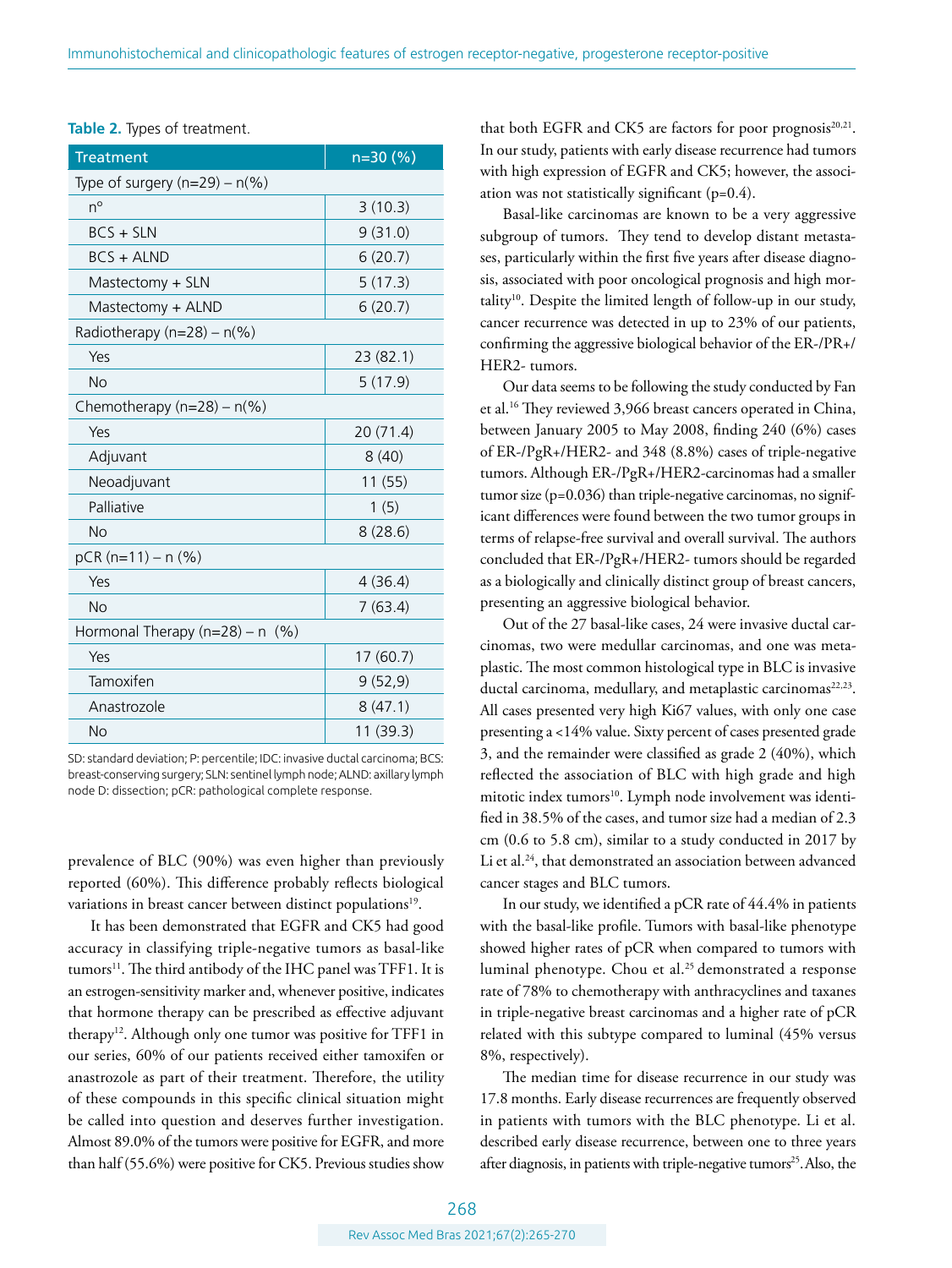rate of disease-free survival (64% in 3.1 years) was similar to the rate described in previous studies for basal-like tumors<sup>22,24</sup>.

### **CONCLUSIONS**

In conclusion, we showed that most ER-/PR+/HER2 breast tumors, which represent a rare and frequently misdiagnosed phenotype, can be classified as BLC. Further studies are warranted to elucidate the role of IHC in the management of this subgroup of tumors.

# **AUTHORS' CONTRIBUTIONS**

**RPN:** Conceptualization, Data Curation, Formal Analysis, Writing – Original Draft, Writing – Review & Editing. **DU:** Conceptualization, Data Curation, Formal Analysis, Writing – Original Draft, Writing – Review & Editing. **APD:** Conceptualization, Data Curation, Formal Analysis, Writing – Original Draft, Writing – Review & Editing. **JVB:** Conceptualization, Data Curation, Formal Analysis, Writing – Original Draft, Writing – Review & Editing. **G.R:**  Writing – Review & Editing.

# **REFERENCES**

- 1. Perou CM, Sørlie T, Eisen MB, van de Rijn M, Jeffrey SS, Rees CA, et al. Molecular portraits of human breast tumours. Nature. 2000;406(6797):747-52.<https://doi.org/10.1038/35021093>
- 2. Carey LA, Perou CM, Livasy CA, Dressler LG, Cowan D, Conway K, et al. Race, breast cancer subtypes, and survival in the Carolina Breast Cancer Study. JAMA. 2006;295(21):2492- 502.<https://doi.org/10.1001/jama.295.21.2492>
- 3. Sorlie T, Tibshirani R, Parker J, Hastie T, Marron JS, Nobel A, et al. Repeated observation of breast tumor subtypes in independent gene expression data sets. Proc Natl Acad Sci U S A. 2003;100(14):8418-23. [https://doi.org/10.1073/](https://doi.org/﻿10.1073/pnas.0932692100) [pnas.0932692100](https://doi.org/﻿10.1073/pnas.0932692100)
- 4. Li Y, Yang D, Yin X, Zhang X, Huang J, Wu Y, et al. Clinicopathological characteristics and breast cancer-specific survival of patients with single hormone receptor-positive breast cancer. JAMA Netw Open. 2020;3(1):e1918160. [https://doi.](https://doi.org/10.1001/jamanetworkopen.2019.18160) [org/10.1001/jamanetworkopen.2019.18160](https://doi.org/10.1001/jamanetworkopen.2019.18160)
- 5. Cui X, Schiff R, Arpino G, Osborne CK, Lee AV. Biology of progesterone receptor loss in breast cancer and its implications for endocrine therapy. J Clin Oncol. 2005;23(30):7721-35. <https://doi.org/10.1200/JCO.2005.09.004>
- 6. De Maeyer L, Van Limbergen E, De Nys K, Moerman P, Pochet N, Hendrickx W, et al. Does estrogen receptor negative/ progesterone receptor positive breast carcinoma exist? J Clin Oncol. 2008;26(2):335-6. [https://doi.org/10.1200/](https://doi.org/10.1200/JCO.2007.14.8411) [JCO.2007.14.8411](https://doi.org/10.1200/JCO.2007.14.8411)
- 7. Kiani J, Khan A, Khawar H, Shuaib F, Perves S. Estrogen receptor α-negative and progesterone receptor-positive breast cancer: lab error or real entity? Pathol Oncol Res. 2006;12(4):223-7. <https://doi.org/10.1007/BF02893416>
- 8. Itoh M, Iwamoto T, Matsuoka J, Nogami T, Motoki T, Shien T, et al. Estrogen receptor (ER) mRNA expression and molecular subtype distribution in ER-negative/progesterone receptor-positive breast cancers. Breast Cancer Res Treat. 2014;143(2):403-9. [https://doi.org/10.1007/s10549-013-](https://doi.org/10.1007/s10549-013-2763-z) [2763-z](https://doi.org/10.1007/s10549-013-2763-z)
- 9. Yu KD, Jiang YZ, Hao S, Shao ZM. Molecular essence and endocrine responsiveness of estrogen receptor-negative, progesterone receptor-positive, and HER2- negative breast cancer. BMC Med. 2015;13:254. [https://doi.org/10.1186/](https://doi.org/10.1186/s12916-015-0496-z) [s12916-015-0496-z](https://doi.org/10.1186/s12916-015-0496-z)
- 10. Rakha EA, Ellis IO. Triple-negative/basal-like breast cancer: review. Pathology. 2009;41(1):40-7. [https://doi.](https://doi.org/1﻿0.1080/00313020802563510) [org/10.1080/00313020802563510](https://doi.org/1﻿0.1080/00313020802563510)
- 11. Prat A, Adamo B, Cheang M, Anders CK, Carey LA, Perou CM et al. Molecular characterization of basal-like and non-basal-like triple-negative breast cancer. Oncologist. 2013;18(2):123-33. <https://doi.org/10.1634/theoncologist.2012-0397>
- 12. Yi J, Ren L, Li D, Wu J, Li W, Du G, et al. Trefoil factor 1 (TFF1) is a potential prognostic biomarker with functional significance in breast cancers. Biomed Pharmacother. 2020;124:109827. <https://doi.org/10.1016/j.biopha.2020.109827>
- 13. Nielsen TO, Hsu FD, Jensen K, Cheang M, Karaca G, Hu Z, et al. Immunohistochemical and clinical characterization of the basal-like subtype of invasive breast carcinoma. Clin Cancer Res. 2004;10(16):5367-74. [https://doi.org/10.1158/1078-](https://doi.org/10.1158/1078-0432.CCR-04-0220) [0432.CCR-04-0220](https://doi.org/10.1158/1078-0432.CCR-04-0220)
- 14. Hammond ME, Hayes DF, Dowsett M, Allred DC, Hagerty KL, Badve S, et al. American Society of Clinical Oncology/College Of American Pathologists guideline recommendations for immunohistochemical testing of estrogen and progesterone receptors in breast cancer. J Clin Oncol. 2010;28(16):2784-95. <https://doi.org/10.1200/JCO.2009.25.6529>
- 15. Schroth W, Winter S, Bütter F, Goletz S, FaiBt S, Brinkmann F, et al. Clinical outcome and global gene expression data support the existence of the estrogen receptor-negative/progesterone receptor-positive invasive breast cancer phenotype. Breast Cancer Res Treat. 2016;155(1):85-97. [https://doi.org/10.1007/](https://doi.org/10.1007/s10549-015-3651-5) [s10549-015-3651-5](https://doi.org/10.1007/s10549-015-3651-5)
- 16. .Fan Y, Ding X, Xu B, Ma F, Yuan P, Wang J, et al. A comparison study of estrogen receptor-negative/progesterone receptorpositive/Her2 negative primary breast cancer with triple-negative breast cancer. Medicine. 2015;94(46):e2066. [https://doi.](https://doi.org/10.1097/MD.0000000000002066) [org/10.1097/MD.0000000000002066](https://doi.org/10.1097/MD.0000000000002066)
- 17. Ng CH, Pathy NB, Taib NA, Ho GF, Mun KS, Rhodes A, et al. Do clinical features and survival of single hormone receptor positive breast cancers differ from double hormone receptor positive breast cancers? Asian Pac J Cancer Prev. 2014;15(18):7959- 64. [https://doi.org/10.7314/apjcp.2014.15.18.7959.](https://doi.org/10.7314/apjcp.2014.15.18.7959)
- 18. Hefti MM, Hu R, Knoblauch NW, Collins LC, Haibe-Kains B, Tamimi RM, et al. Estrogen receptor negative/progesterone receptor positive breast cancer is not a reproducible subtype. Breast Cancer Res. 2013;15(4):R68.<https://doi.org/10.1186/bcr3462>
- 19. DeSantis CE, Bray F, Ferlay J, Joannie Lortet-Tieulent J, Benjamin O Anderson BO, Jemal A. International variation in female breast cancer incidence and mortality rates. Cancer Epidemiol Biomarkers Prev. 2015;24(10):1495-506. [https://](https://doi.org/10.1158/1055-9965.EPI-15-0535) [doi.org/10.1158/1055-9965.EPI-15-0535](https://doi.org/10.1158/1055-9965.EPI-15-0535)